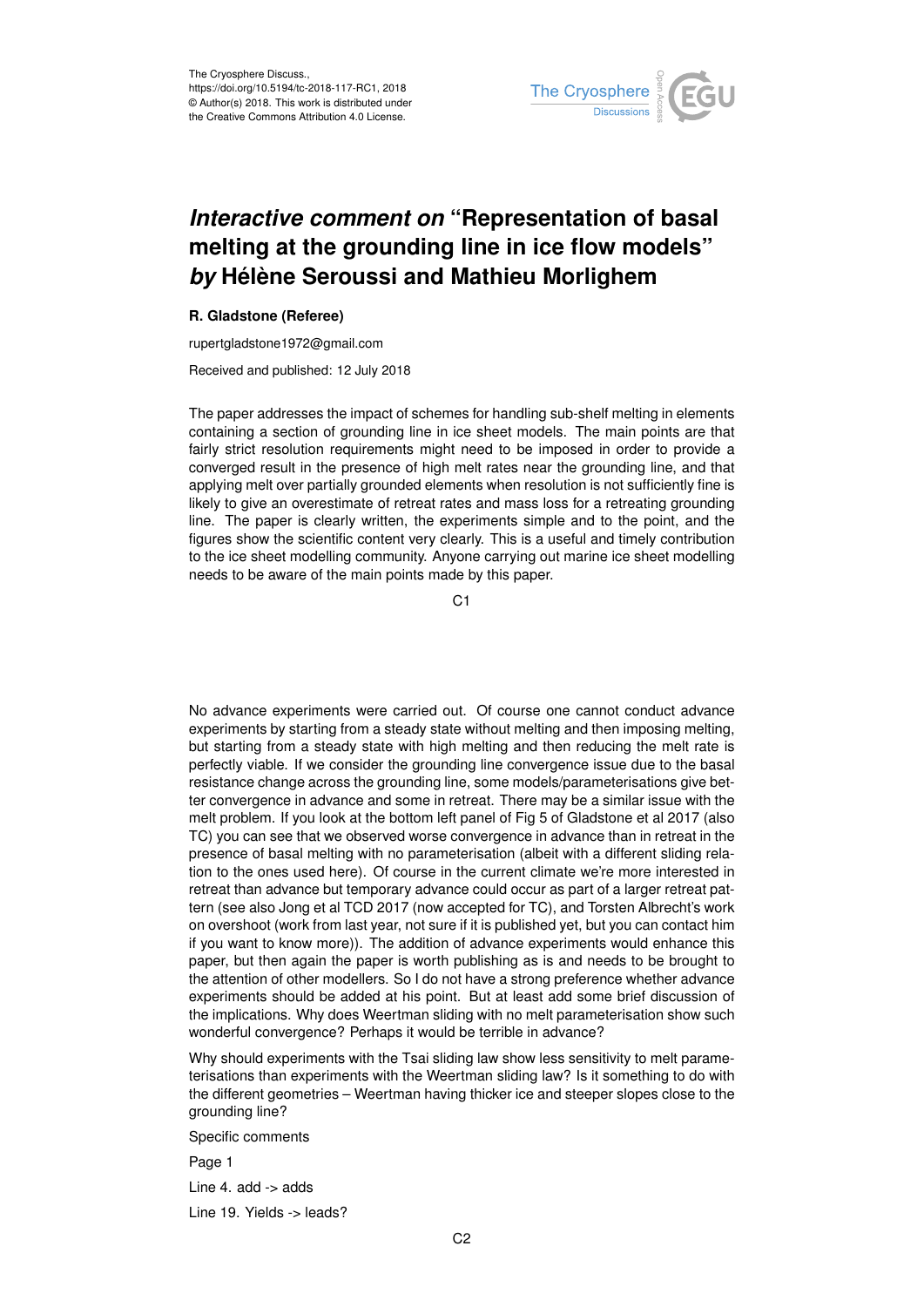Page 2

Line 16. "impact to" -> "impact on"

Line 21. "except if specified" -> "except where specified"

Line 32. Can you state what temperature this corresponds to?

Page 3

Line 10. The connectivity is between the subglacial hydrologic system and the ocean. Just saying "bed" allows the possibility of a dry bed, which cannot support sliding.

#### Page 4

Lines 8-11. This means the initial steady state is always approached through advance. This is a good design for retreat perturbations (I also have a paper coming out in TCD in the next few days that discusses multiple steady states and design of grounding line experiments). But you have not said how steady state is defined. You state that all spin up simulations are at least 50ka, which is good and should suffice for a robust starting point, but can you also add a statement about steady state, e.g. "dVAF/dt is less than xx kmˆ3/a in all cases" or similar? [edit: I see you discuss Exp0 further down to look closer at steady state. So ignore my comment about quantifying steady state here, but add a line like "Achievement of steady-state is analysed through Experiment 0 below"]

### Page 5

Lines 12-17. Note that "-Xm below sea level" contains a double negative (because the minus sign and the word "below" imply direction) and technically would mean Xm above sea level. You should say "Xm below sea level" or "-Xm relative to sea level (where X is positive in the upward direction)".

Lines 12-17. Please add the equation for this melt parameterisation, since you've shown one for the other parameterisation.

C3

#### Page 6

Line 2. "resolution" -> "resolutions"

Line 2. Those numbers don't look right to me, looking at the plot. Did you get the Tsai and Weertman laws mixed up in either the text of the plot?

Line 5. "small oscillations with minimal amplitude" -> "small oscillations"

Page 7

Lines 2-4. This is quite similar to our TC paper (Gladstone et al 2017): the first melt param used here (your exp 1) is similar to the water column scaling we used. Scaling the melt to zero as the GL is approached reduces the resolution dependency.

Line 6. "the type sub-element" -> "the sub-element" or "the type of sub-element"

Line 7. "a mass loss" -> "mass loss"

Page 8

Line 5. "why" -> "whereas"

Lines 6-7. Experiment names are repeated when they are clearly supposed to be different experiments.

### Page 9

line 11. I think the point here is not that the melt rates are small generally, but that they approach zero as the grounding line is approached (due to the water column scaling).

Page 10 line 13 to page 11 line 5. Do you think this problem is specific to the finite element method? Steph Cornford essentially predicted these results based on theoretical reasoning a couple of years ago (this was in a conversation, don't think he published anything like this). He said he would expect any parameterisation that allows melt on the last grounded grid point to overestimate retreat and to give worse convergence than a scheme that only applied melt to the first floating grid point. He mainly uses